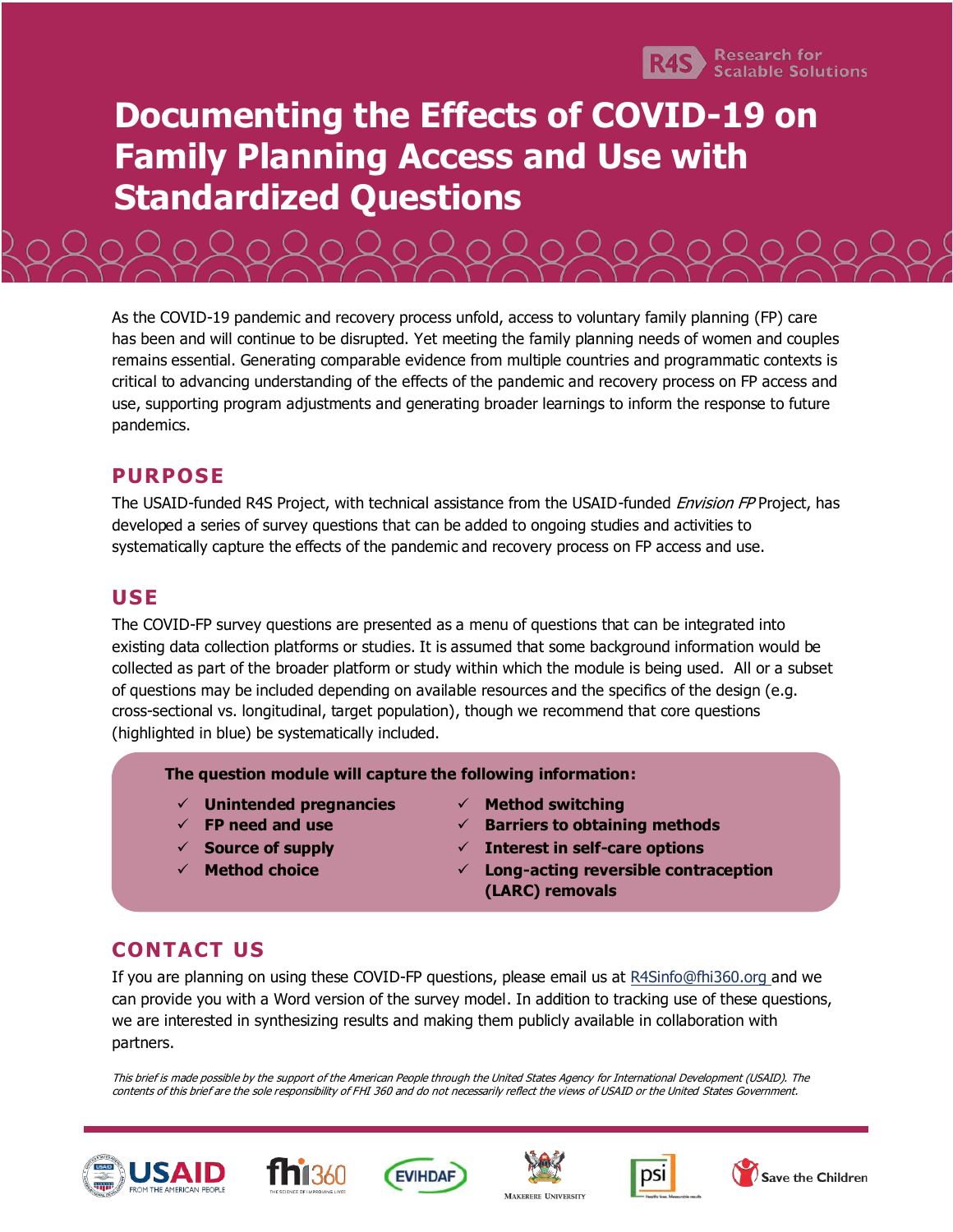

#### **COVID-FP Standard Questions**

**Note:** questions highlighted in blue are core questions we recommend including in every survey

**Tailor these sentences to the specifics of each country**: The government of XXX declared a National State of Disaster /Emergency on XXX and has implemented social containment measures (lockdown, curfew and other social distancing efforts) designed to control the spread of the Coronavirus (COVID-19). We would like to ask you some questions about how this has affected your access to family planning services.

| <b>NO</b> | <b>QUESTIONS AND FILTERS</b>                                                                                                                       | <b>CODING CATEGORIES</b>                                                                                              | <b>SKIP</b>                                                                                                                                                                                                                         |
|-----------|----------------------------------------------------------------------------------------------------------------------------------------------------|-----------------------------------------------------------------------------------------------------------------------|-------------------------------------------------------------------------------------------------------------------------------------------------------------------------------------------------------------------------------------|
| 101       | Were you or your partner doing<br>something or using any method to<br>delay or avoid getting pregnant when<br>the Coronavirus restrictions (COVID- |                                                                                                                       | $\rightarrow 105$<br>$\rightarrow 105$                                                                                                                                                                                              |
| 102       | 19) began?<br>What method were you using when<br>the Coronavirus (COVID-19)<br>restrictions began?                                                 | Injectable - Intramuscular  5<br>Injectable - Subcutaneous  6<br>Emergency Contraception 8<br>Std. Days/Cycle beads11 | $\rightarrow 104$<br>$\rightarrow 104$<br>$\rightarrow 104$<br>$\rightarrow 104$<br>$\rightarrow$ 104<br>$\rightarrow 104$<br>$\rightarrow 104$<br>$\rightarrow 104$<br>$\rightarrow 104$<br>$\rightarrow 105$<br>$\rightarrow 105$ |
| 103       | Who gave you the injection?                                                                                                                        |                                                                                                                       | $\rightarrow 105$<br>$\rightarrow$ 104<br>$\rightarrow 105$                                                                                                                                                                         |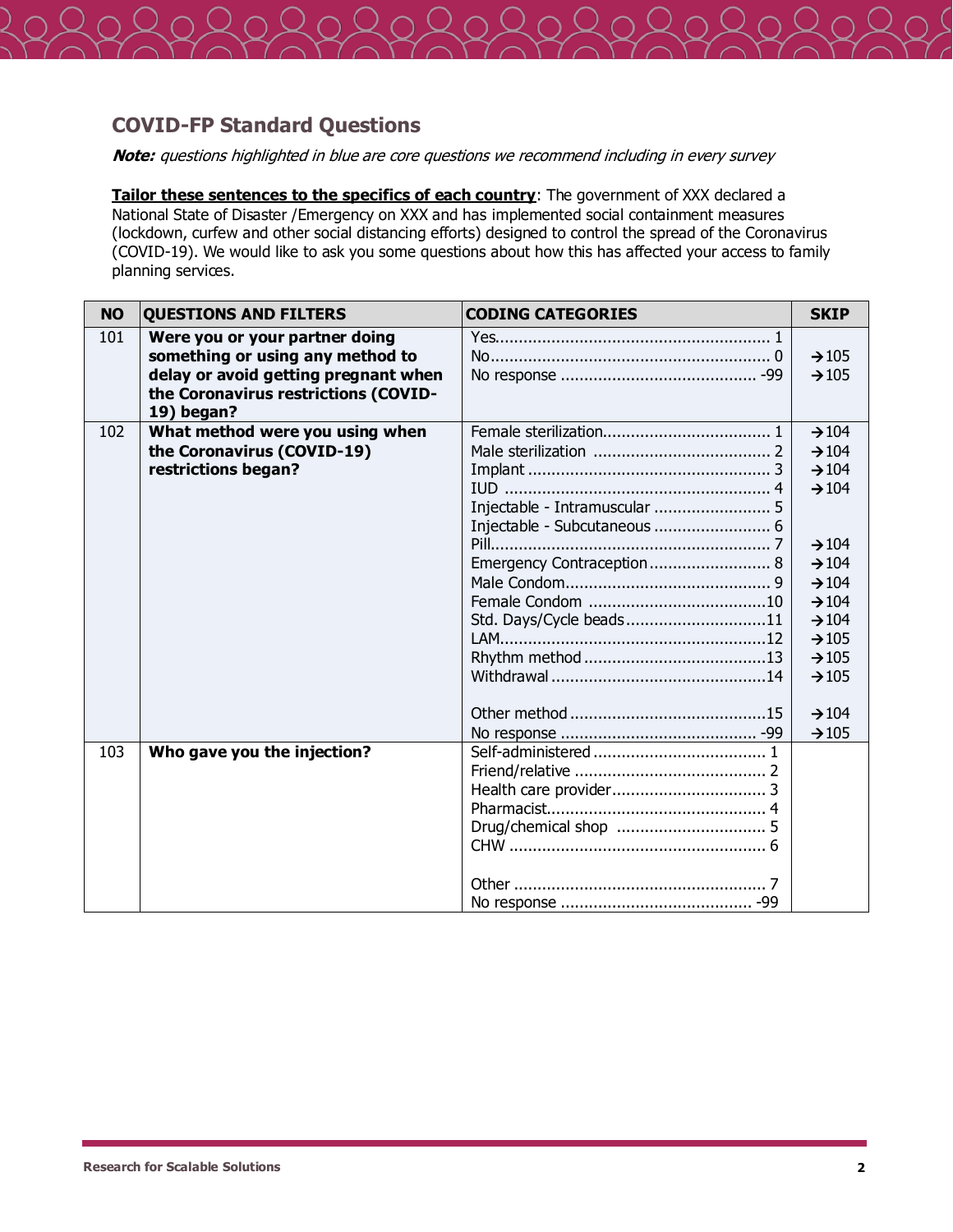| <b>NO</b> | <b>QUESTIONS AND FILTERS</b>         | <b>CODING CATEGORIES</b>                            | <b>SKIP</b>       |
|-----------|--------------------------------------|-----------------------------------------------------|-------------------|
| 104       | Where did you obtain the method?     | <b>PUBLIC SECTOR</b><br>Govt. Hospital/polyclinic11 |                   |
|           | Probe to identify the type of source | Govt. Health center 12                              |                   |
|           |                                      |                                                     |                   |
|           |                                      |                                                     |                   |
|           |                                      |                                                     |                   |
|           |                                      | <b>PRIVATE MEDICAL SECTOR</b>                       |                   |
|           |                                      |                                                     |                   |
|           |                                      |                                                     |                   |
|           |                                      |                                                     |                   |
|           |                                      |                                                     |                   |
|           |                                      | <b>OTHER SOURCE</b>                                 |                   |
|           |                                      |                                                     |                   |
|           |                                      |                                                     |                   |
|           |                                      | <b>DIRECT TO CONSUMER</b>                           |                   |
|           |                                      | Delivered to my home  41                            |                   |
|           |                                      |                                                     |                   |
|           |                                      |                                                     |                   |
|           |                                      |                                                     |                   |
|           |                                      |                                                     |                   |
|           |                                      |                                                     |                   |
|           |                                      |                                                     |                   |
|           |                                      |                                                     |                   |
| 105       | Are you currently pregnant?          |                                                     |                   |
|           |                                      |                                                     | $\rightarrow 109$ |
|           |                                      |                                                     | $\rightarrow 109$ |
|           |                                      |                                                     | $\rightarrow 109$ |

 $\overline{2}$  (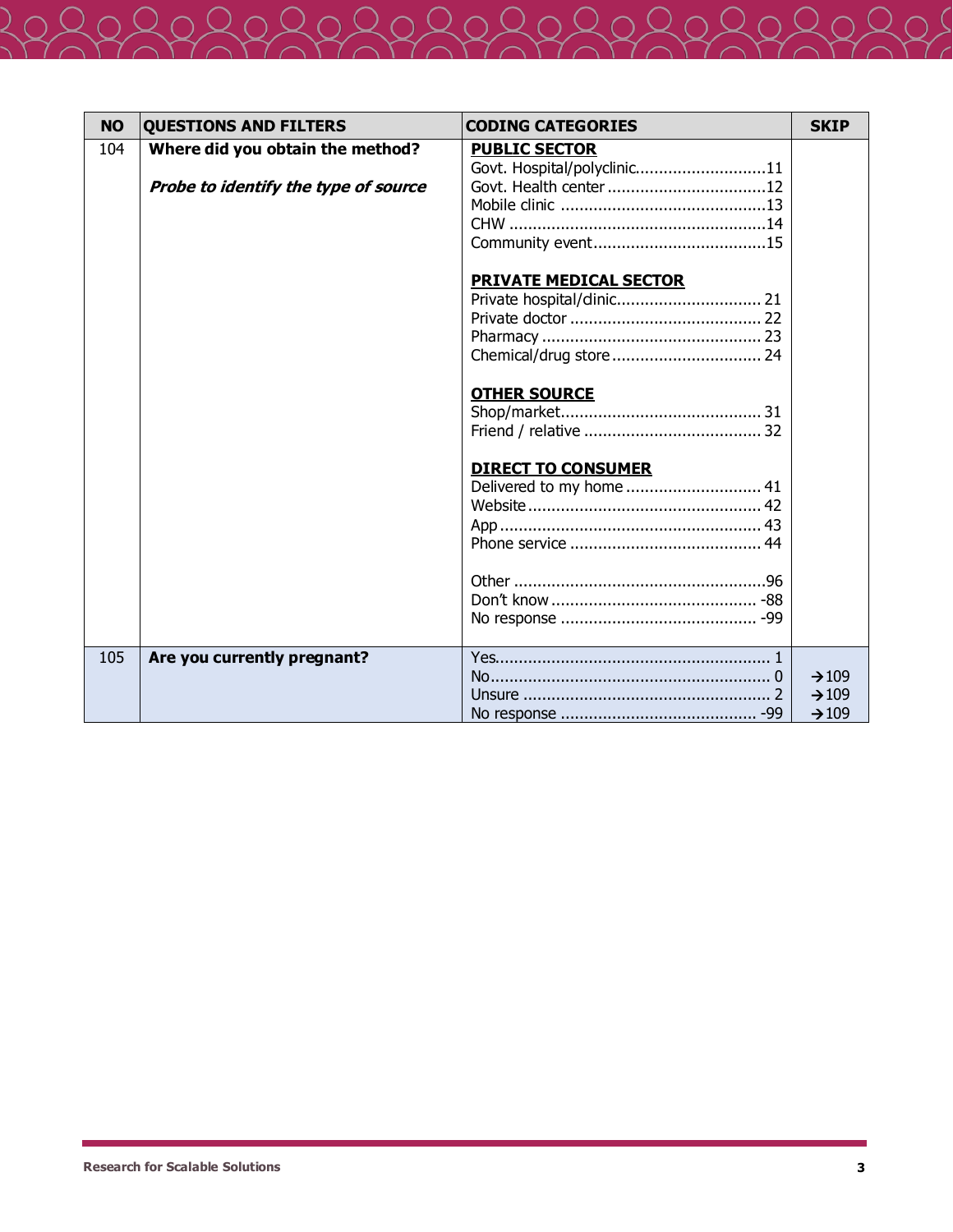| <b>NO</b> | <b>QUESTIONS AND FILTERS</b>                                                              | <b>CODING CATEGORIES</b>                                                              | <b>SKIP</b>       |
|-----------|-------------------------------------------------------------------------------------------|---------------------------------------------------------------------------------------|-------------------|
| 106       | Depending on format of survey:                                                            |                                                                                       |                   |
|           |                                                                                           | <b>OPTION 1</b>                                                                       |                   |
|           | OPTION 1                                                                                  |                                                                                       |                   |
|           | When did you get pregnant?                                                                | Select month $[\ ][\ ]$<br>Select year [__][__][__]                                   |                   |
|           |                                                                                           | Program calculates based on date above                                                |                   |
|           |                                                                                           | Date is before COVID restrictions 1                                                   | $\rightarrow$ END |
|           | OPTION 2 (if format does not allow asking<br>for a date):                                 |                                                                                       |                   |
|           |                                                                                           |                                                                                       | $\rightarrow$ END |
|           | Did you get pregnant before or after<br>the Coronavirus (COVID-19)<br>restrictions began? |                                                                                       | $\rightarrow$ END |
|           |                                                                                           | <b>OPTION 2 (if format does not allow</b>                                             |                   |
|           |                                                                                           | asking for a date):                                                                   |                   |
|           |                                                                                           |                                                                                       |                   |
|           |                                                                                           |                                                                                       | $\rightarrow$ END |
|           |                                                                                           |                                                                                       |                   |
|           |                                                                                           |                                                                                       | $\rightarrow$ END |
| 107       |                                                                                           |                                                                                       | $\rightarrow$ END |
|           | When learning that you were<br>pregnant, did you plan to be pregnant                      | I/we planned this pregnancy at that time  1<br>I/we planned a pregnancy, but I/we had | $\rightarrow$ END |
|           | at this time?                                                                             |                                                                                       |                   |
|           |                                                                                           | I/we did not plan to become pregnant at all 3                                         |                   |
|           | Read response options                                                                     |                                                                                       |                   |
| 108       | Did the Coronavirus (COVID-19)                                                            |                                                                                       |                   |
|           | pandemic and the social restrictions                                                      |                                                                                       | All               |
|           | affect your ability to avoid or delay                                                     |                                                                                       | $\rightarrow$ 143 |
|           | pregnancy?                                                                                |                                                                                       |                   |
| 109       | Which of the following best describes                                                     | I want a child in the next two years  1                                               |                   |
|           | your wishes for children in the future?                                                   | I want to wait at least two years before the                                          |                   |
|           |                                                                                           |                                                                                       |                   |
|           | Read response options                                                                     | I don't want any children/more children 3                                             |                   |
|           |                                                                                           | I want a child but I don't know when  4                                               |                   |
|           |                                                                                           |                                                                                       |                   |
| 110       | Are you or your partner currently                                                         |                                                                                       |                   |
|           | doing something or using any method                                                       |                                                                                       | $\rightarrow$ 143 |
|           | to delay or avoid getting pregnant?                                                       |                                                                                       | $\rightarrow$ 143 |
|           |                                                                                           |                                                                                       |                   |

 $\overline{\mathcal{L}}$  (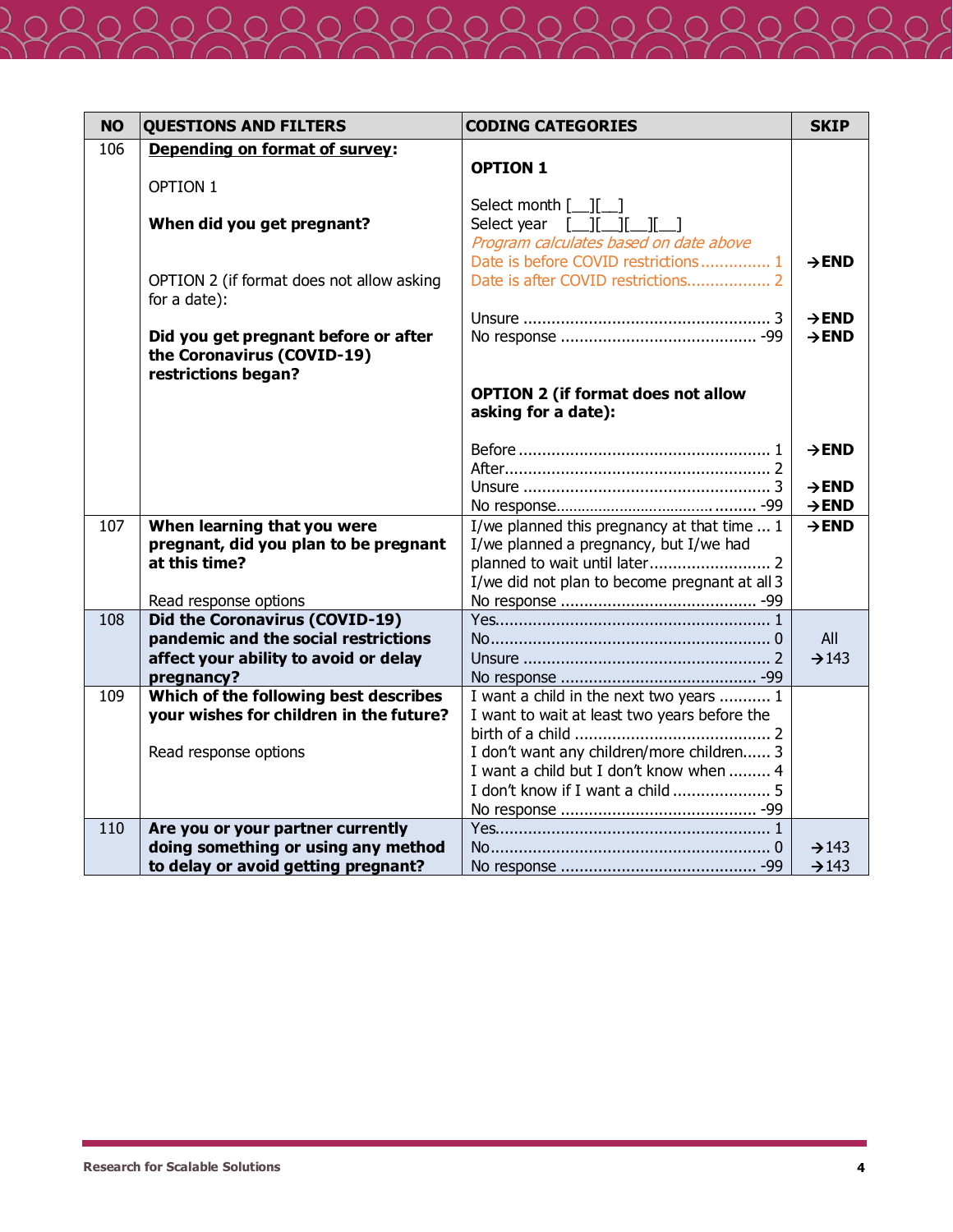| <b>NO</b> | <b>QUESTIONS AND FILTERS</b>               | <b>CODING CATEGORIES</b>                                                                                    | <b>SKIP</b>                            |
|-----------|--------------------------------------------|-------------------------------------------------------------------------------------------------------------|----------------------------------------|
| 111       | What method are you using?                 |                                                                                                             | $\rightarrow$ 113                      |
|           |                                            |                                                                                                             | $\rightarrow$ 113                      |
|           |                                            |                                                                                                             | $\rightarrow$ 113                      |
|           |                                            |                                                                                                             | $\rightarrow$ 113                      |
|           |                                            | Injectable - Intramuscular  5                                                                               |                                        |
|           |                                            |                                                                                                             |                                        |
|           |                                            |                                                                                                             | $\rightarrow$ 113                      |
|           |                                            | Emergency Contraception 8                                                                                   | $\rightarrow$ 113                      |
|           |                                            |                                                                                                             | $\rightarrow$ 113                      |
|           |                                            |                                                                                                             | $\rightarrow$ 113                      |
|           |                                            | Std. Days/Cycle beads11                                                                                     | $\rightarrow$ 113<br>$\rightarrow$ 113 |
|           |                                            |                                                                                                             | $\rightarrow$ 143                      |
|           |                                            |                                                                                                             | $\rightarrow$ 143                      |
|           |                                            |                                                                                                             |                                        |
|           |                                            |                                                                                                             | $\rightarrow$ 113                      |
|           |                                            |                                                                                                             | $\rightarrow$ 143                      |
| 112       | Who gave you the injection?                |                                                                                                             |                                        |
|           |                                            |                                                                                                             |                                        |
|           |                                            |                                                                                                             |                                        |
|           |                                            |                                                                                                             |                                        |
|           |                                            |                                                                                                             |                                        |
|           |                                            |                                                                                                             |                                        |
|           |                                            |                                                                                                             |                                        |
| 113       | Depending on format of survey:             |                                                                                                             |                                        |
|           |                                            | <b>OPTION 1</b>                                                                                             |                                        |
|           | <b>OPTION 1</b>                            |                                                                                                             |                                        |
|           |                                            | Select month [ <i>__</i> ][ <i>__</i> ]                                                                     |                                        |
|           | If $Q111=1-10$                             | Select year $\begin{bmatrix} 1 & 1 \\ -1 & 1 \end{bmatrix}$ $\begin{bmatrix} 1 & 1 \\ -1 & 1 \end{bmatrix}$ |                                        |
|           | When was the last time that you            | Program calculates based on date above                                                                      |                                        |
|           | obtained your current [method from         | Date is before COVID restrictions 1                                                                         | $\rightarrow$ 129                      |
|           | $Q111$ ]? /                                |                                                                                                             |                                        |
|           | If $Q111 = 11$                             |                                                                                                             |                                        |
|           | When did you start LAM?                    |                                                                                                             | $\rightarrow$ 129                      |
|           |                                            |                                                                                                             | $\rightarrow$ 129                      |
|           | <b>OPTION 2 (if format does not allow</b>  |                                                                                                             |                                        |
|           | asking for a date):                        | <b>OPTION 2 (if format does not allow</b>                                                                   |                                        |
|           |                                            | asking for a date):                                                                                         |                                        |
|           | If $Q111=1-10$                             |                                                                                                             |                                        |
|           | Did you last obtain your current           |                                                                                                             | $\rightarrow$ 129                      |
|           | [method from Q111] before or after         |                                                                                                             |                                        |
|           | the Coronavirus (COVID-19)                 |                                                                                                             | $\rightarrow$ 129                      |
|           | restrictions began?                        |                                                                                                             | $\rightarrow$ 129                      |
|           | If $Q111 = 11$                             |                                                                                                             |                                        |
|           | Did you start LAM before or after the      |                                                                                                             |                                        |
|           | <b>Coronavirus (COVID-19) restrictions</b> |                                                                                                             |                                        |
|           | began?                                     |                                                                                                             |                                        |
|           |                                            |                                                                                                             |                                        |

 $\overline{2}$  (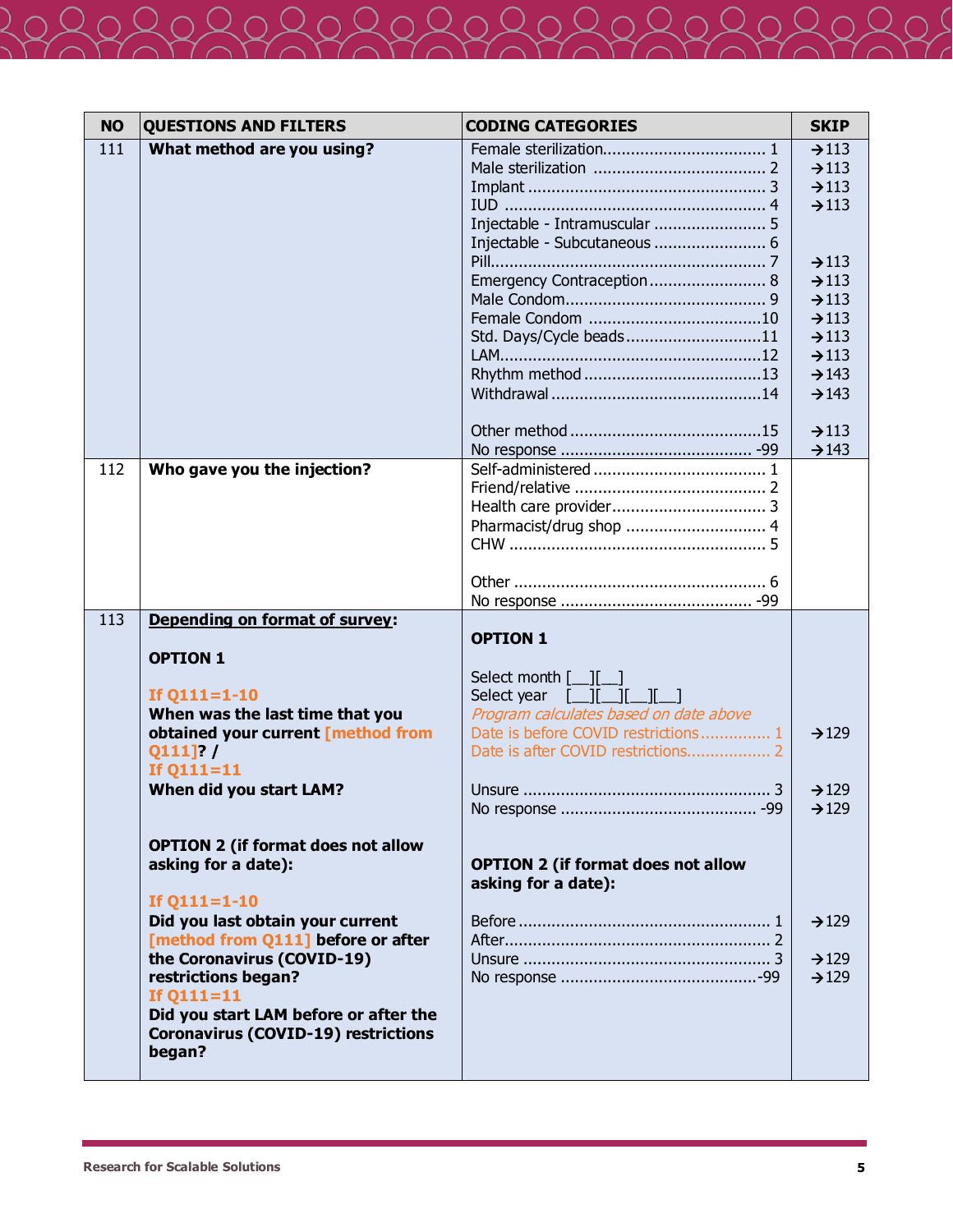| <b>NO</b> | <b>QUESTIONS AND FILTERS</b>                                                         | <b>CODING CATEGORIES</b>                                                                   | <b>SKIP</b>        |
|-----------|--------------------------------------------------------------------------------------|--------------------------------------------------------------------------------------------|--------------------|
| 114       | <b>PROGRAMMING INSTRUCTIONS</b>                                                      | <b>Is using SDM</b><br>If $Q111 = 11$                                                      | $\rightarrow$ 114A |
|           |                                                                                      | Is using injectables, pills, EC, or male or<br>female condoms<br>If Q111 in (5,6,7,8,9,10) | $\rightarrow$ 114B |
|           |                                                                                      | Is using another modern method excluding<br><b>LAM</b><br>If Q111 in (1,2,3,4,15)          | $\rightarrow$ 115  |
|           |                                                                                      | <b>Is using LAM</b><br>If $Q111 = 12$                                                      | $\rightarrow$ 119  |
| 114A      | Did you use a website, app or phone<br>service to get information on the safe        |                                                                                            |                    |
|           | days for you to have sex without<br>getting pregnant during your<br>menstrual cycle? |                                                                                            |                    |
| 114B      | Did you use a website, app or phone                                                  |                                                                                            |                    |
|           | service to buy your current [method<br>from Q111]?                                   |                                                                                            |                    |
| 115       | Did you use a website, app or phone                                                  |                                                                                            |                    |
|           | service to schedule an appointment to                                                |                                                                                            |                    |
|           | get your current [method from Q111]?                                                 |                                                                                            |                    |

 $\overline{2}$  (

 $205$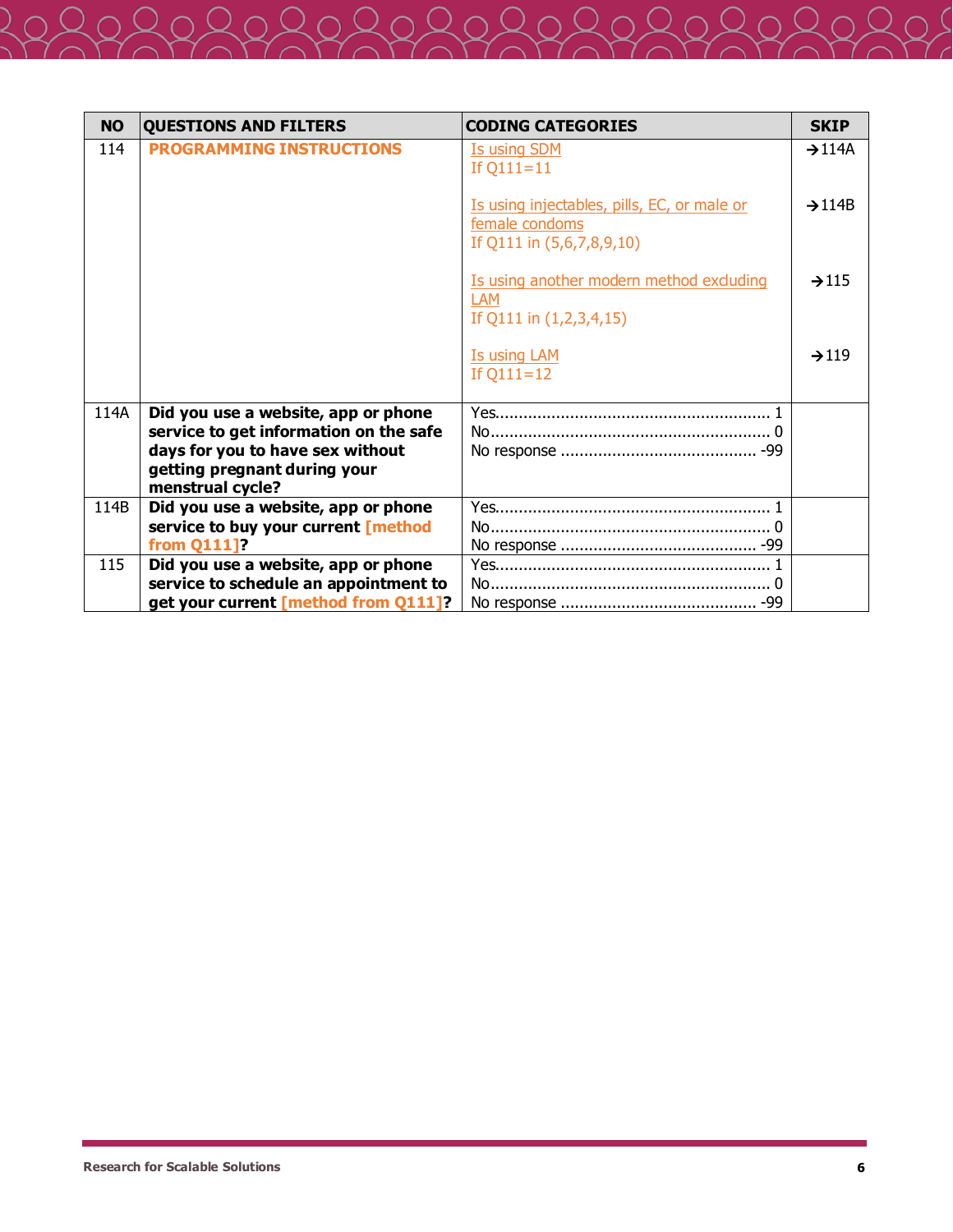| <b>NO</b> | <b>QUESTIONS AND FILTERS</b>                                                     | <b>CODING CATEGORIES</b>                                                      | <b>SKIP</b> |
|-----------|----------------------------------------------------------------------------------|-------------------------------------------------------------------------------|-------------|
| 116       | Where did you or your partner last<br>obtain your current [method from<br>Q111]? | <b>PUBLIC SECTOR</b><br>Govt. Hospital/polyclinic11<br>Govt. Health center 12 |             |
|           | Probe to identify the type of source                                             |                                                                               |             |
|           |                                                                                  | <b>PRIVATE MEDICAL SECTOR</b>                                                 |             |
|           |                                                                                  | <b>OTHER SOURCE</b>                                                           |             |
|           |                                                                                  | <b>DIRECT TO CONSUMER</b><br>Delivered to my home  41                         |             |
|           |                                                                                  |                                                                               |             |

Releferen

 $Q$ 

 $\mathcal{Q}_0$ 

 $\bigcap$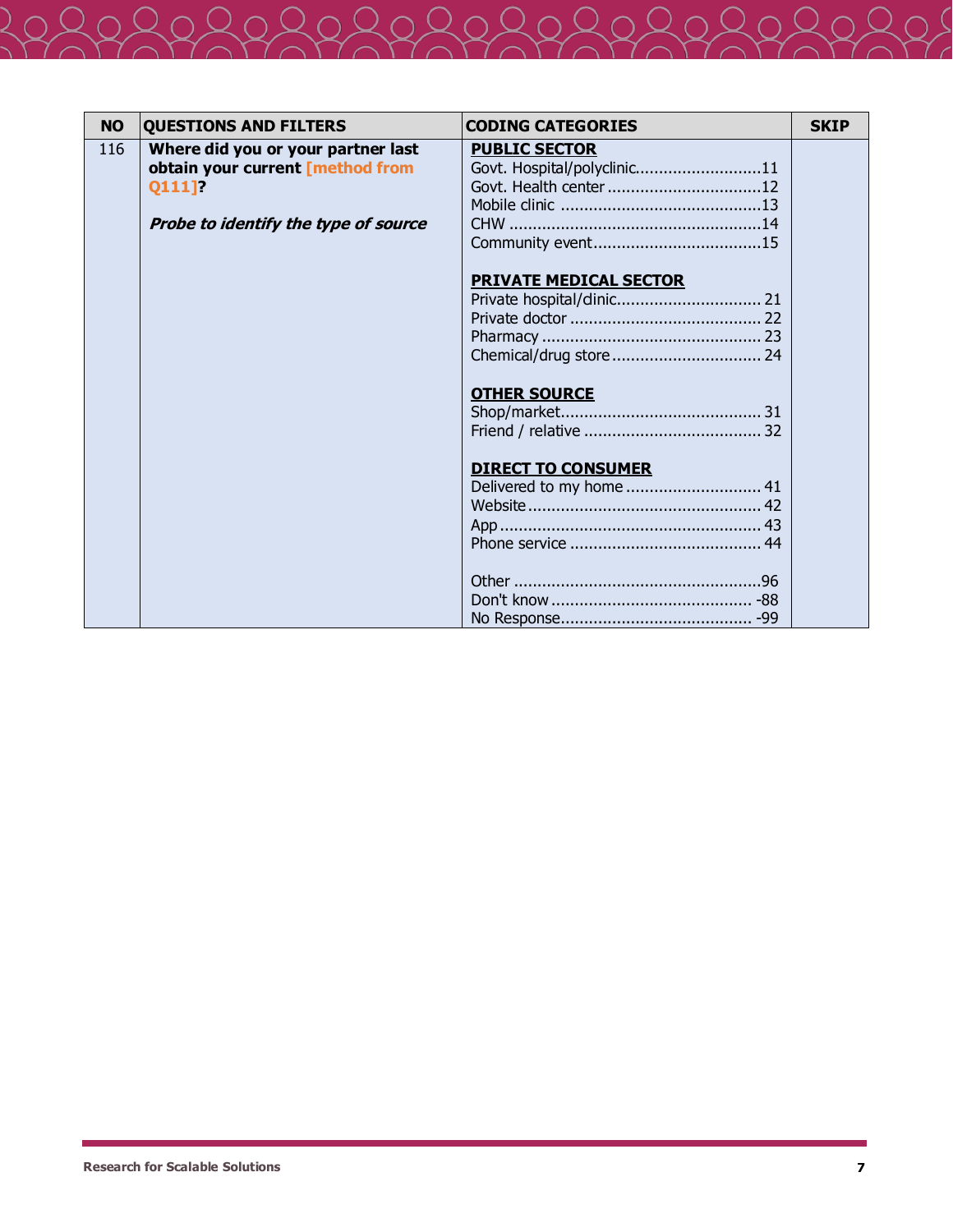| <b>NO</b> | <b>QUESTIONS AND FILTERS</b>                                                                                  | <b>CODING CATEGORIES</b>                                                                                                                                                                                                                                                                                                                                                                                                                                                                                                                                                                                                             | <b>SKIP</b>       |
|-----------|---------------------------------------------------------------------------------------------------------------|--------------------------------------------------------------------------------------------------------------------------------------------------------------------------------------------------------------------------------------------------------------------------------------------------------------------------------------------------------------------------------------------------------------------------------------------------------------------------------------------------------------------------------------------------------------------------------------------------------------------------------------|-------------------|
| 117       | What is the main reason why you<br>chose this location?                                                       | <b>COVID REASONS</b><br>Usual place/other places closed11<br>Usual place/other places not offering FP<br>services or no available provider 12<br>Have the method that I want13<br>Less/no risk of being infected with COVID<br>Afraid people would think I had COVID if<br>they saw me going to usual/other places15<br>Not able to go to other places due to COVID<br>government restrictions16<br>Partner/family prevented me from going<br>elsewhere due to worries about COVID 17<br><b>NON COVID REASONS</b><br>Providers have a good reputation24<br>Recommend by friend/relative 25<br>Method available for low cost / free26 |                   |
| 118       | Did the Coronavirus (COVID-19)<br>pandemic and the social restrictions<br>affect why you chose this location? |                                                                                                                                                                                                                                                                                                                                                                                                                                                                                                                                                                                                                                      |                   |
| 119       | <b>PROGRAMMING INSTRUCTIONS</b>                                                                               | Was using before COVID and is using now<br>If $Q101=1$ and $Q105$ in $(0,2,99)$ and<br>$Q110=1$ :                                                                                                                                                                                                                                                                                                                                                                                                                                                                                                                                    |                   |
|           |                                                                                                               | <b>Switched methods</b><br>If Q102≠ Q111                                                                                                                                                                                                                                                                                                                                                                                                                                                                                                                                                                                             | $\rightarrow$ 120 |
|           |                                                                                                               | Using same method<br>If Q102=Q111                                                                                                                                                                                                                                                                                                                                                                                                                                                                                                                                                                                                    | $\rightarrow$ 123 |
| 120       | Was [method from Q111] the method<br>you wanted?                                                              |                                                                                                                                                                                                                                                                                                                                                                                                                                                                                                                                                                                                                                      | $\rightarrow$ 124 |

 $\overline{2}$  (

 $205$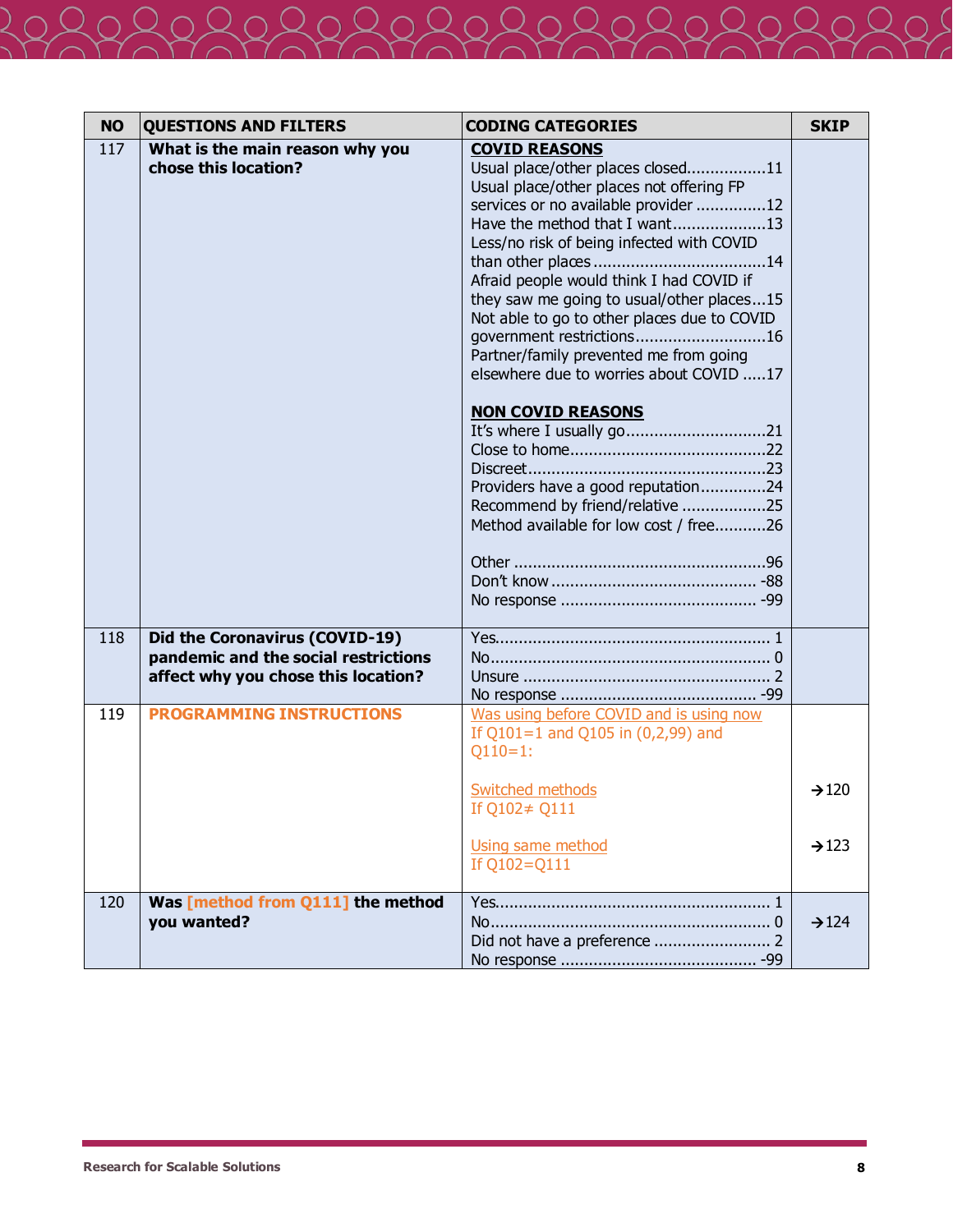| <b>NO</b> | <b>QUESTIONS AND FILTERS</b>                                                                                                                                              | <b>CODING CATEGORIES</b>                                                                                                                                                                                                                                                                                                                                      | <b>SKIP</b>                                                 |
|-----------|---------------------------------------------------------------------------------------------------------------------------------------------------------------------------|---------------------------------------------------------------------------------------------------------------------------------------------------------------------------------------------------------------------------------------------------------------------------------------------------------------------------------------------------------------|-------------------------------------------------------------|
| 121       | You said you were using [method from<br>Q102] before the Coronavirus (COVID-<br>19) restrictions began and you are                                                        | Can administer/manage myself  1                                                                                                                                                                                                                                                                                                                               |                                                             |
|           | using [method from Q111] now. What<br>is the main reason why you chose<br>[method from Q111]?                                                                             | Nobody will know I am using it  3<br>Lasts long time/longer than other methods. 4<br>Effective/more effective than other methods<br>Few side effects/fewer side effects than<br>Side effects manageable/easier to cope with<br>Recommend by partner10<br>Recommend by provider11<br>Recommend by friend/relative 12<br>Method available for low cost / free13 |                                                             |
|           |                                                                                                                                                                           |                                                                                                                                                                                                                                                                                                                                                               |                                                             |
| 122       | Did the Coronavirus (COVID-19)<br>pandemic and the social restrictions                                                                                                    |                                                                                                                                                                                                                                                                                                                                                               | All                                                         |
|           | affect why you chose [method from<br>0111]?                                                                                                                               |                                                                                                                                                                                                                                                                                                                                                               | $\rightarrow$ 129                                           |
| 123       | You said you were using [method from<br>Q111] before the Coronavirus (COVID-<br>19) restrictions began and you are<br>using it now. Have you wanted to<br>switch methods? |                                                                                                                                                                                                                                                                                                                                                               | $\rightarrow$ 129<br>$\rightarrow$ 129<br>$\rightarrow$ 129 |
| 124       | What method did you want to use?                                                                                                                                          | Injectable - Intramuscular  5<br>Injectable - Subcutaneous  6<br>Emergency Contraception 8<br>Std. Days/Cycle beads11                                                                                                                                                                                                                                         |                                                             |

 $\overline{2}$ 

 $205$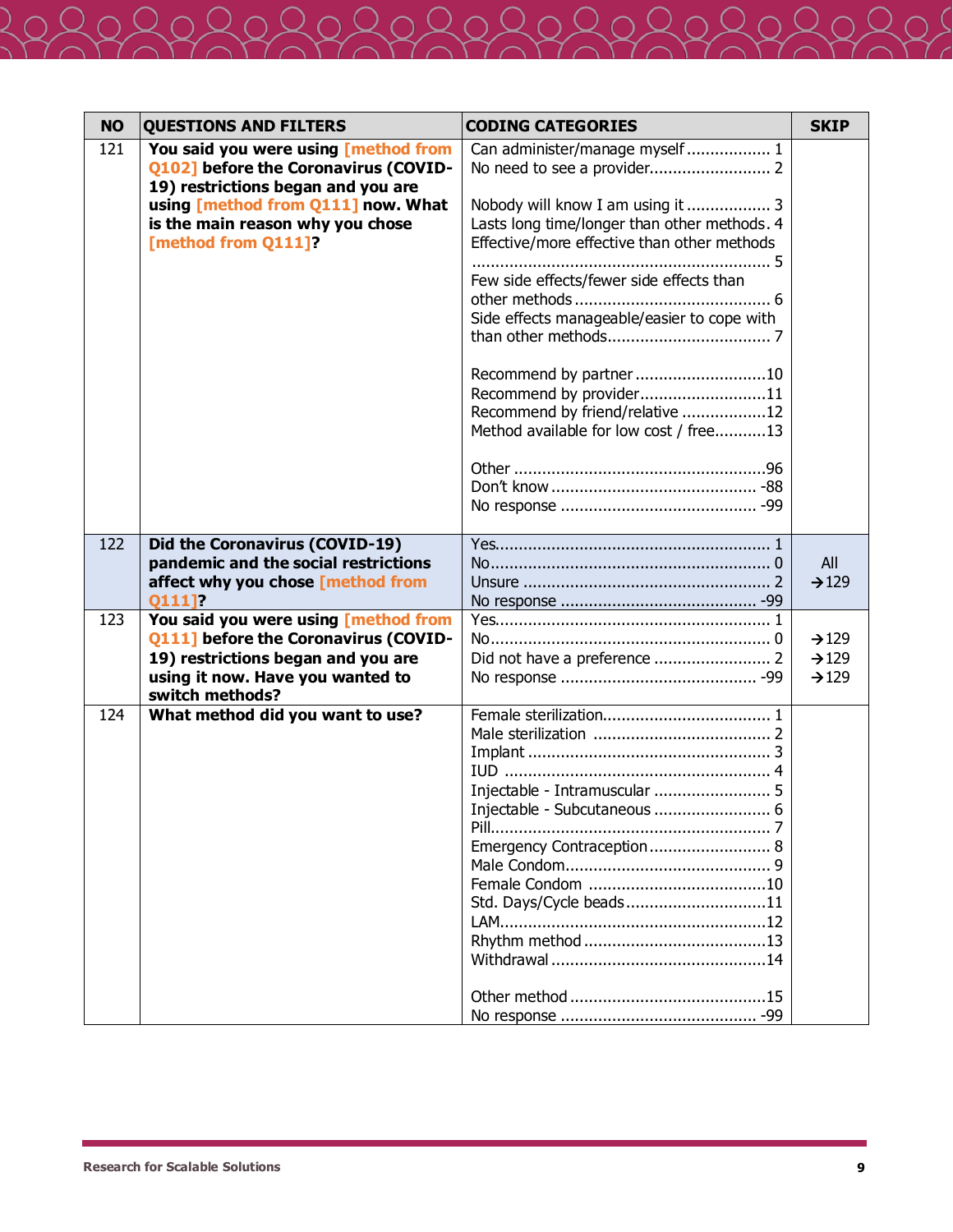| <b>NO</b> | <b>QUESTIONS AND FILTERS</b>                                                                                                   | <b>CODING CATEGORIES</b>                                                                                                                                                                                                  | <b>SKIP</b>       |
|-----------|--------------------------------------------------------------------------------------------------------------------------------|---------------------------------------------------------------------------------------------------------------------------------------------------------------------------------------------------------------------------|-------------------|
| 125       | What is the main reason why you<br>wanted to use [method from Q124]?                                                           | Can administer/manage myself  1                                                                                                                                                                                           |                   |
|           |                                                                                                                                | Nobody will know I am using it  3<br>Lasts long time/longer than other methods. 4<br>Effective/more effective than other methods                                                                                          |                   |
|           |                                                                                                                                | Few side effects/fewer side effects than                                                                                                                                                                                  |                   |
|           |                                                                                                                                | Side effects manageable/easier to cope with                                                                                                                                                                               |                   |
|           |                                                                                                                                | Recommend by partner10<br>Recommend by provider11<br>Recommend by friend/relative 12<br>Method available for low cost / free13                                                                                            |                   |
|           |                                                                                                                                |                                                                                                                                                                                                                           |                   |
| 126       | Did the Coronavirus (COVID-19)<br>pandemic and the social restrictions<br>affect why you wanted to use [method<br>from Q124]?  |                                                                                                                                                                                                                           |                   |
| 127       | What is the main reason why you did<br>not obtain [method from Q124]?                                                          | Method requires a prescription method 2<br>Provider did not have equipment or supplies<br>Provider not trained to provide the method I<br>Provider recommended a different method. 5<br>Provider thought I had COVID-19 8 |                   |
| 128       | Did the Coronavirus (COVID-19)<br>pandemic and the social restrictions<br>affect why you did not obtain [method<br>from Q124]? |                                                                                                                                                                                                                           |                   |
| 129       | <b>PROGRAMMING INSTRUCTIONS:</b><br>Determine if currently using implant or<br><b>IUD for skip pattern</b>                     | Using an implant or IUD<br>IF $110=1$ AND $(111=3$ OR $111=4)$                                                                                                                                                            | $\rightarrow$ 130 |
|           |                                                                                                                                | Using any other method<br>IF 110 in (0,99) OR (109=1 AND 111 in<br>(1,2,5,6,7,8,9,10,11,12,15)                                                                                                                            | $\rightarrow$ 150 |

 $\overline{2}$  (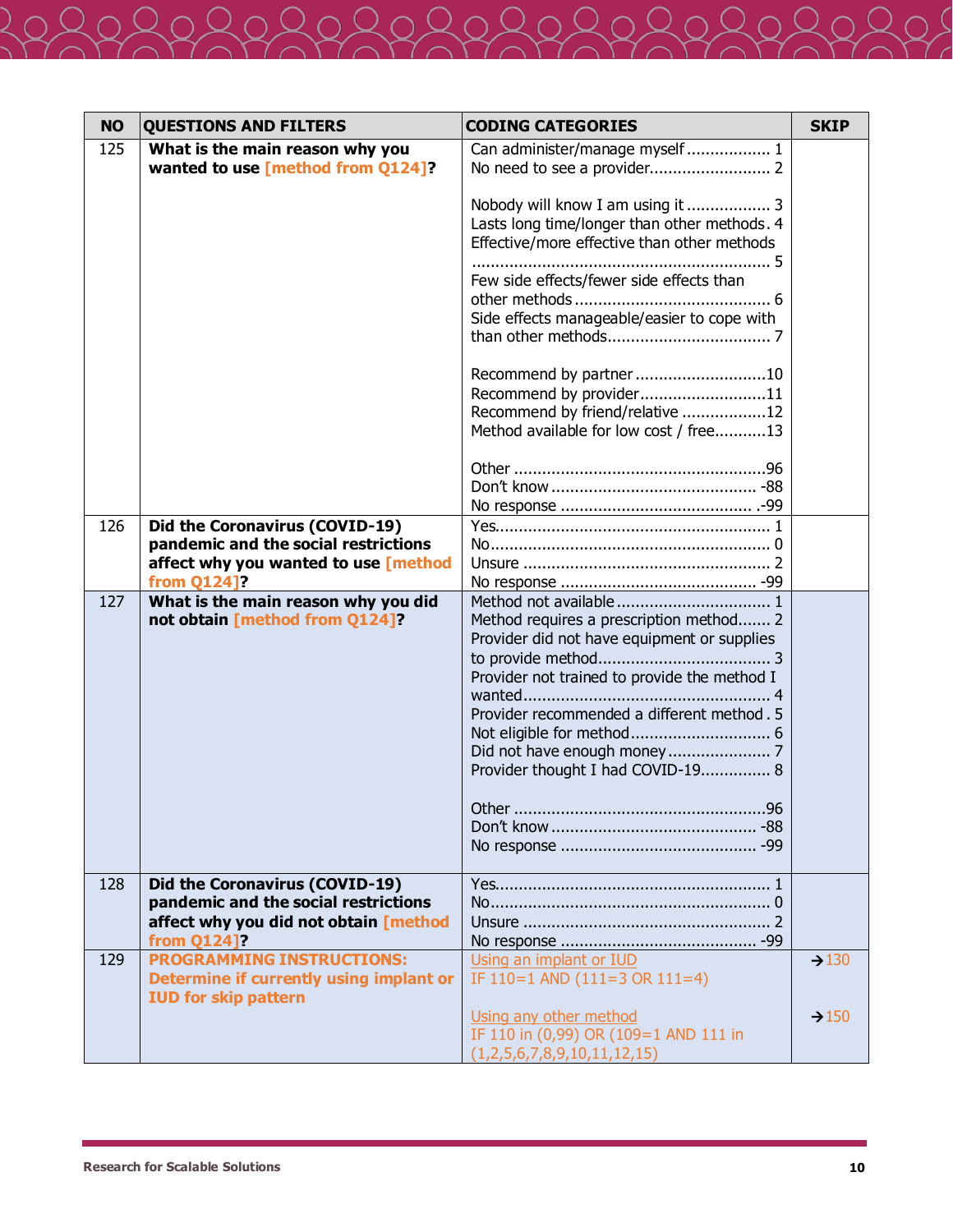| <b>NO</b> | <b>QUESTIONS AND FILTERS</b>                                           | <b>CODING CATEGORIES</b>                                                  | <b>SKIP</b>       |
|-----------|------------------------------------------------------------------------|---------------------------------------------------------------------------|-------------------|
| 130       | <b>Since the Coronavirus (COVID-19)</b>                                |                                                                           |                   |
|           | restrictions began, have you wanted                                    |                                                                           | $\rightarrow$ 150 |
|           | to get your current [method from                                       |                                                                           | $\rightarrow$ 150 |
|           | <b>O1111</b> removed?                                                  |                                                                           |                   |
| 131       | Did the Coronavirus (COVID-19)                                         |                                                                           |                   |
|           | pandemic and the social restrictions                                   |                                                                           |                   |
|           | affect why you have wanted to get                                      |                                                                           |                   |
|           | your method removed?                                                   |                                                                           |                   |
| 132       | What is the main reason why you have<br>wanted your [method from Q111] | <b>COVID REASONS</b><br>Concerned will be unable to remove later          |                   |
|           | removed?                                                               | due to COVID government restrictions11                                    | $\rightarrow$ 137 |
|           |                                                                        |                                                                           |                   |
|           |                                                                        | <b>PREGNANCY RELATED/EXPIRED</b>                                          |                   |
|           |                                                                        | Wanted to get pregnant 21                                                 | $\rightarrow$ 137 |
|           |                                                                        |                                                                           |                   |
|           |                                                                        |                                                                           |                   |
|           |                                                                        | <b>SIDE EFFECTS</b>                                                       |                   |
|           |                                                                        |                                                                           | $\rightarrow$ 137 |
|           |                                                                        | Shorter or lighter period32                                               | $\rightarrow$ 137 |
|           |                                                                        | Longer or heavier period33                                                | $\rightarrow$ 137 |
|           |                                                                        | Irregular period, spotting34                                              | $\rightarrow$ 137 |
|           |                                                                        |                                                                           | $\rightarrow$ 137 |
|           |                                                                        | Menstrual pain/cramps36                                                   | $\rightarrow$ 137 |
|           |                                                                        | Pain in other body parts37                                                | $\rightarrow$ 137 |
|           |                                                                        |                                                                           | $\rightarrow$ 137 |
|           |                                                                        |                                                                           | $\rightarrow$ 137 |
|           |                                                                        |                                                                           |                   |
|           |                                                                        | <b>PARTNER/PROVIDER REASONS</b><br>Partner disapproved or did not like 41 | $\rightarrow$ 137 |
|           |                                                                        | Lost partner/partner away/infrequent 42                                   | $\rightarrow$ 137 |
|           |                                                                        | Too old/menopause/infecund 43                                             | $\rightarrow$ 137 |
|           |                                                                        | Provider said to remove 44                                                | $\rightarrow$ 137 |
|           |                                                                        |                                                                           |                   |
|           |                                                                        |                                                                           | $\rightarrow$ 137 |
|           |                                                                        |                                                                           | $\rightarrow$ 137 |
|           |                                                                        |                                                                           | $\rightarrow$ 137 |
|           |                                                                        |                                                                           |                   |
| 133       | Has a provider counseled you to use                                    |                                                                           |                   |
|           | another method until you are able to                                   |                                                                           |                   |
|           | remove your [method from Q111]                                         |                                                                           |                   |
|           | since your [method from Q111] is                                       |                                                                           |                   |
|           | expired?                                                               |                                                                           |                   |
| 134       | Are you using another method in                                        |                                                                           |                   |
|           | addition to your [method from Q111]                                    |                                                                           | $\rightarrow$ 136 |
|           | since your [method from Q111] is                                       |                                                                           | $\rightarrow$ 137 |
|           | expired?                                                               |                                                                           |                   |

 $\overline{2}$  (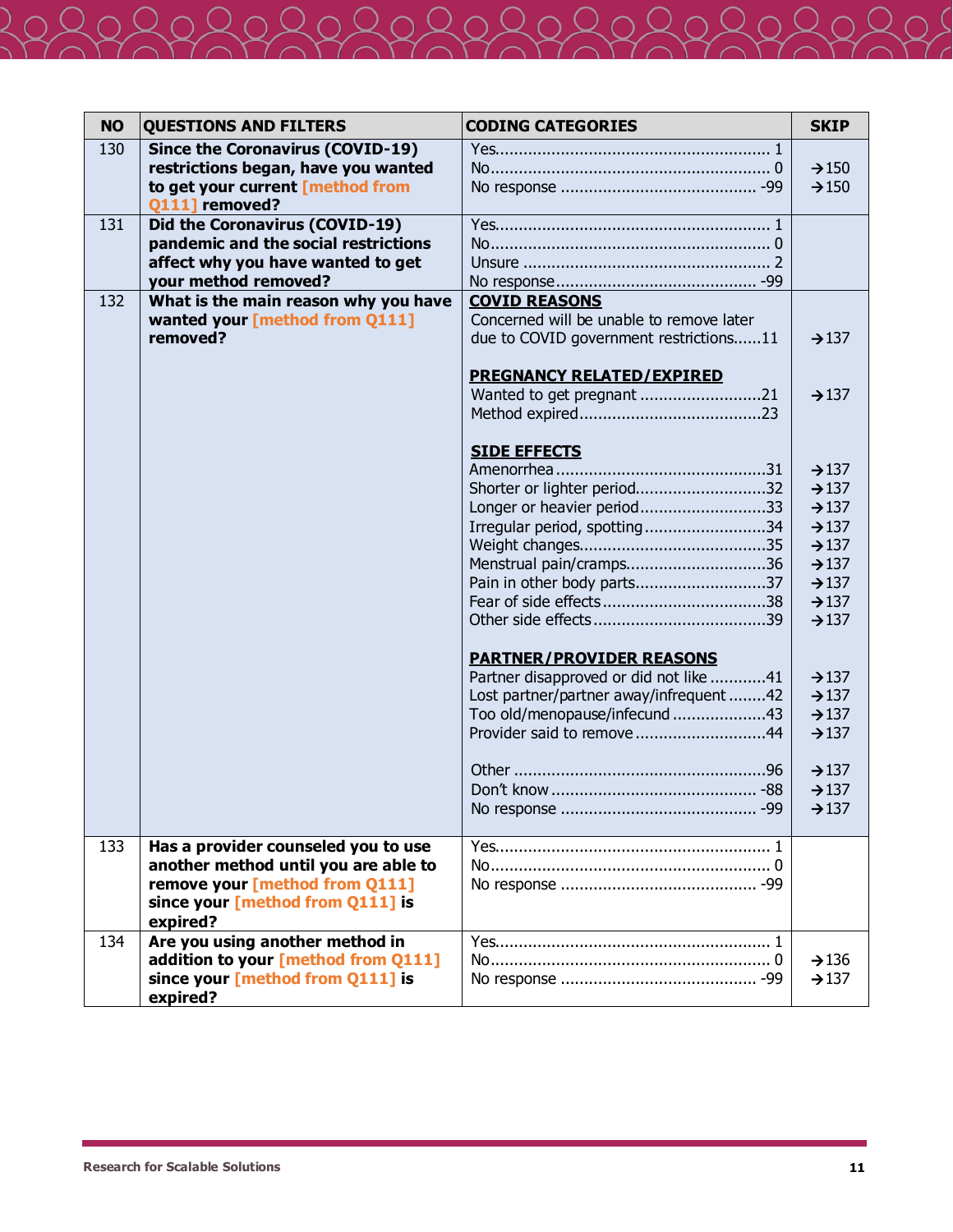| Injectable - Intramuscular  3<br>Injectable - Subcutaneous  4<br>Emergency Contraception 6<br>All                                                     |
|-------------------------------------------------------------------------------------------------------------------------------------------------------|
|                                                                                                                                                       |
|                                                                                                                                                       |
|                                                                                                                                                       |
|                                                                                                                                                       |
|                                                                                                                                                       |
|                                                                                                                                                       |
|                                                                                                                                                       |
| $\rightarrow$ 137                                                                                                                                     |
|                                                                                                                                                       |
|                                                                                                                                                       |
|                                                                                                                                                       |
|                                                                                                                                                       |
|                                                                                                                                                       |
|                                                                                                                                                       |
|                                                                                                                                                       |
|                                                                                                                                                       |
|                                                                                                                                                       |
|                                                                                                                                                       |
|                                                                                                                                                       |
|                                                                                                                                                       |
|                                                                                                                                                       |
|                                                                                                                                                       |
|                                                                                                                                                       |
|                                                                                                                                                       |
|                                                                                                                                                       |
|                                                                                                                                                       |
| $\rightarrow$ 139                                                                                                                                     |
|                                                                                                                                                       |
| $\rightarrow$ 142                                                                                                                                     |
| Did not have enough money 5<br>Partner disapproved or did not like  6<br>Lost partner/partner away/infrequent sex  7<br>Too old/menopause/infecund  8 |

 $\overline{2}$  (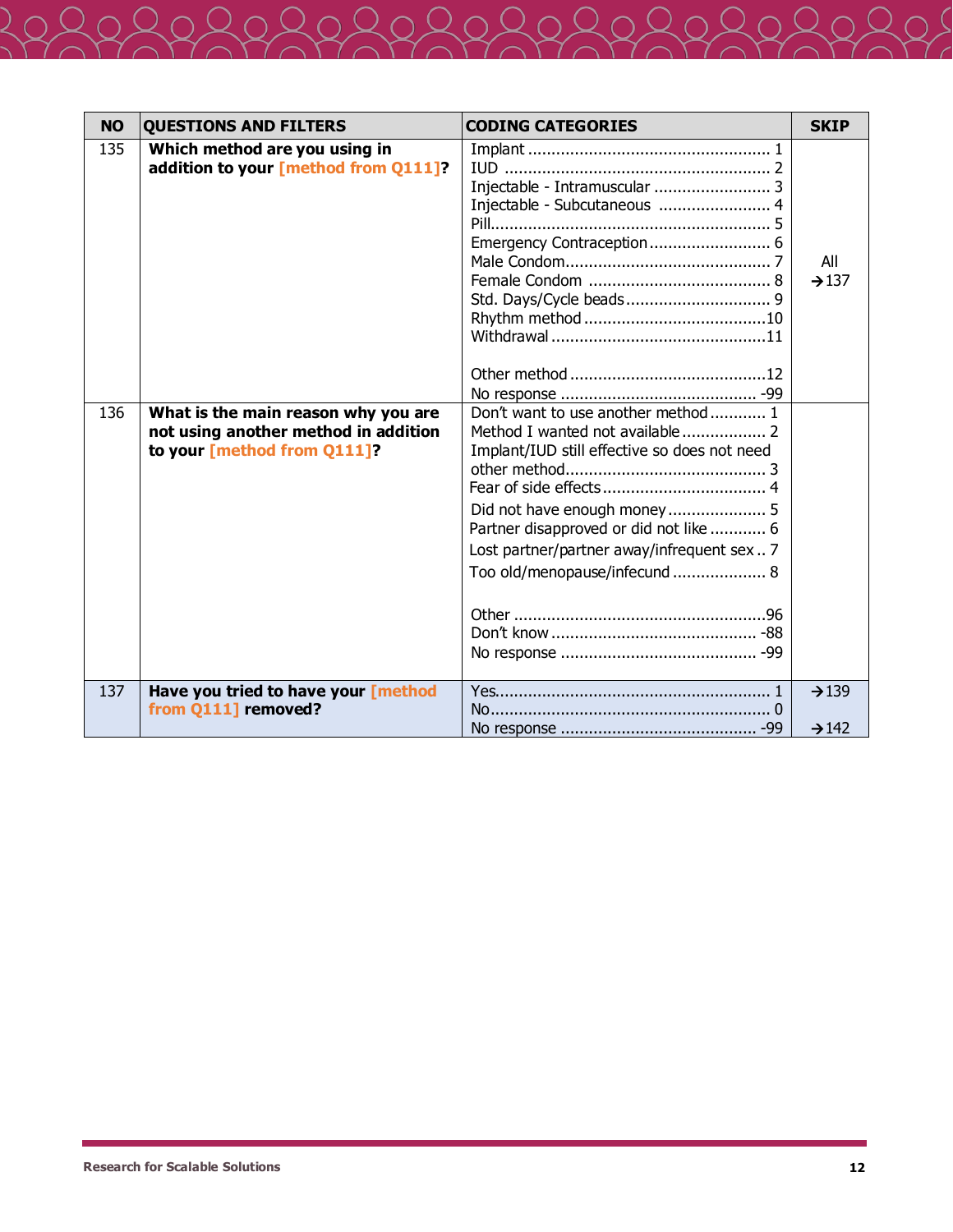| <b>NO</b> | <b>QUESTIONS AND FILTERS</b>                                                                   | <b>CODING CATEGORIES</b>                                                                                                                                                                                                                                                                                                                                                                                                                                                                                                                                                                                                                             | <b>SKIP</b>              |
|-----------|------------------------------------------------------------------------------------------------|------------------------------------------------------------------------------------------------------------------------------------------------------------------------------------------------------------------------------------------------------------------------------------------------------------------------------------------------------------------------------------------------------------------------------------------------------------------------------------------------------------------------------------------------------------------------------------------------------------------------------------------------------|--------------------------|
| 138       | What is the main reason why you have<br>not tried to have your [method from<br>Q111] removed?  | <b>COVID REASONS</b><br>Usual/other health facilities closed11<br>Usual/other health facilities not offering FP<br>services or no available provider 12<br>Afraid of being infected with COVID 13<br>Afraid people would think I had COVID if<br>they saw me going to usual/other health<br>Not able to go to health facility due to COVID<br>government restrictions15<br>Partner/family prevented me from going due<br>to worries about COVID16<br>Too sick to leave the house 17<br>Looking after sick family member18<br>Too busy to leave the house19<br><b>NON COVID REASONS</b><br>Partner wanted me to keep22<br>Did not have enough money23 | All<br>$\rightarrow$ 142 |
| 139       | Where did you go to remove your<br>[method from Q111]?<br>Probe to identify the type of source | Public sector<br>Govt. Hospital/polyclinic 11<br>Govt. Health center  12<br>Private medical sector<br>Other source                                                                                                                                                                                                                                                                                                                                                                                                                                                                                                                                   |                          |

 $\overline{2}$  (

JS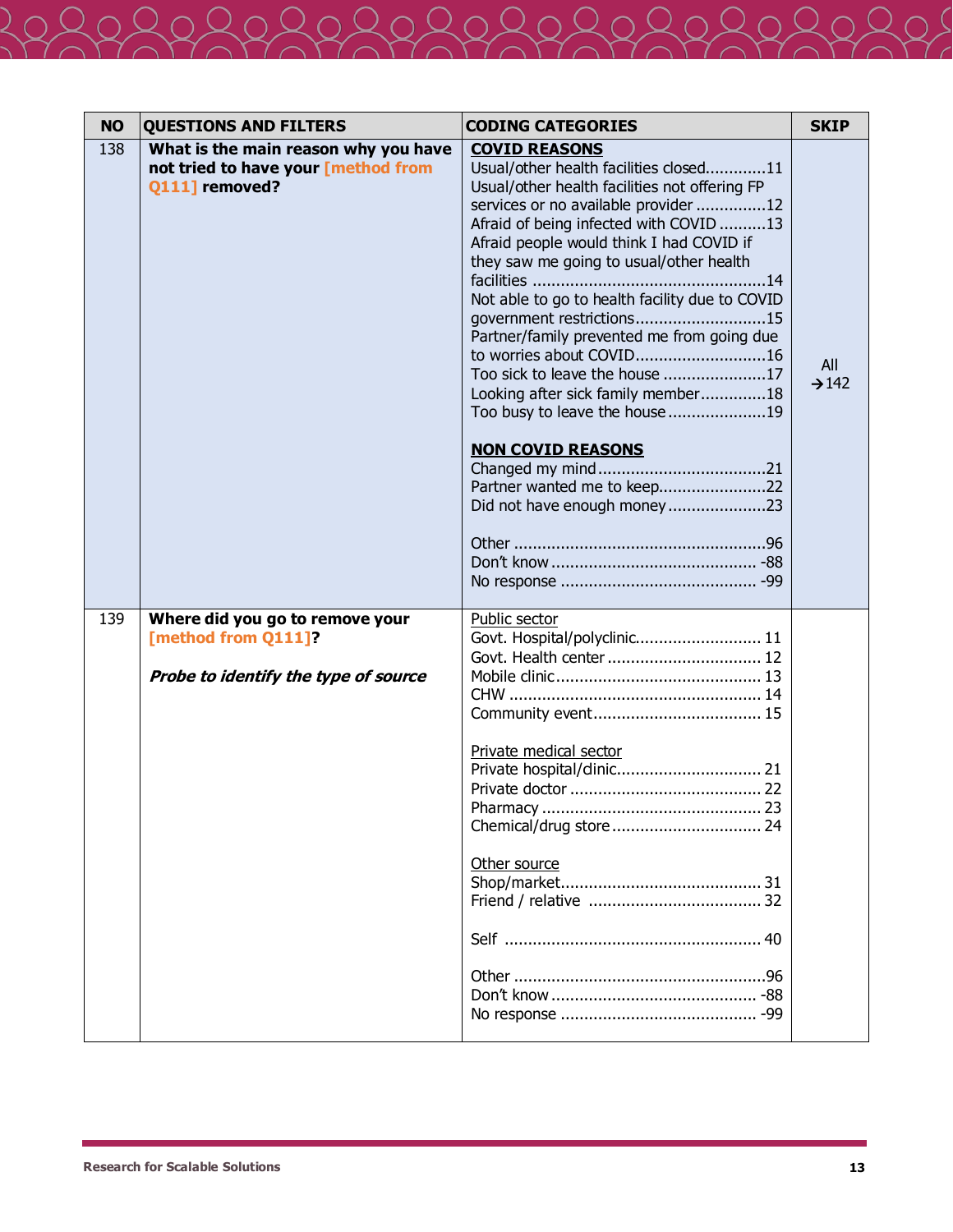| <b>NO</b> | <b>QUESTIONS AND FILTERS</b>                                                                                                              | <b>CODING CATEGORIES</b>                                                                                                                                                                                                                                                                                                                                                                                                                                                                                                                                                                                              | <b>SKIP</b>                            |
|-----------|-------------------------------------------------------------------------------------------------------------------------------------------|-----------------------------------------------------------------------------------------------------------------------------------------------------------------------------------------------------------------------------------------------------------------------------------------------------------------------------------------------------------------------------------------------------------------------------------------------------------------------------------------------------------------------------------------------------------------------------------------------------------------------|----------------------------------------|
| 140       | What is the main reason why you were<br>not able to have your [method from<br>Q111] removed?                                              | <b>COVID REASONS</b><br>Usual/other health facilities closed11<br>Usual/other health facilities not offering FP<br>services or no available provider 12<br>Afraid of being infected with COVID 13<br>Told that providers did not have enough<br>protective equipment to see clients during<br>Provider thought I had COVID15<br><b>NON COVID PROVIDER REASONS</b><br>Provider did not have equipment or supplies<br>to remove the method21<br>Provider advised to keep method 22<br>Provider tried but was unable to remove<br><b>NON COVID REASONS</b><br>Partner wanted me to keep32<br>Did not have enough money33 |                                        |
| 141       | Did the Coronavirus (COVID-19)<br>pandemic and the social restrictions<br>affect why you have not had your<br>[method from Q111] removed? |                                                                                                                                                                                                                                                                                                                                                                                                                                                                                                                                                                                                                       |                                        |
| 142       | Do you still want to get your [method<br>from Q111] removed?                                                                              |                                                                                                                                                                                                                                                                                                                                                                                                                                                                                                                                                                                                                       | $\rightarrow$ ALL<br>150               |
| 143       | At any time since the Coronavirus<br>(COVID-19) restrictions began, did<br>you want to obtain a contraceptive<br>method?                  |                                                                                                                                                                                                                                                                                                                                                                                                                                                                                                                                                                                                                       | $\rightarrow$ 150<br>$\rightarrow$ 150 |
| 144       | Have you tried to obtain a method?                                                                                                        |                                                                                                                                                                                                                                                                                                                                                                                                                                                                                                                                                                                                                       | $\rightarrow$ 146<br>$\rightarrow$ 149 |

 $\overline{2}$  (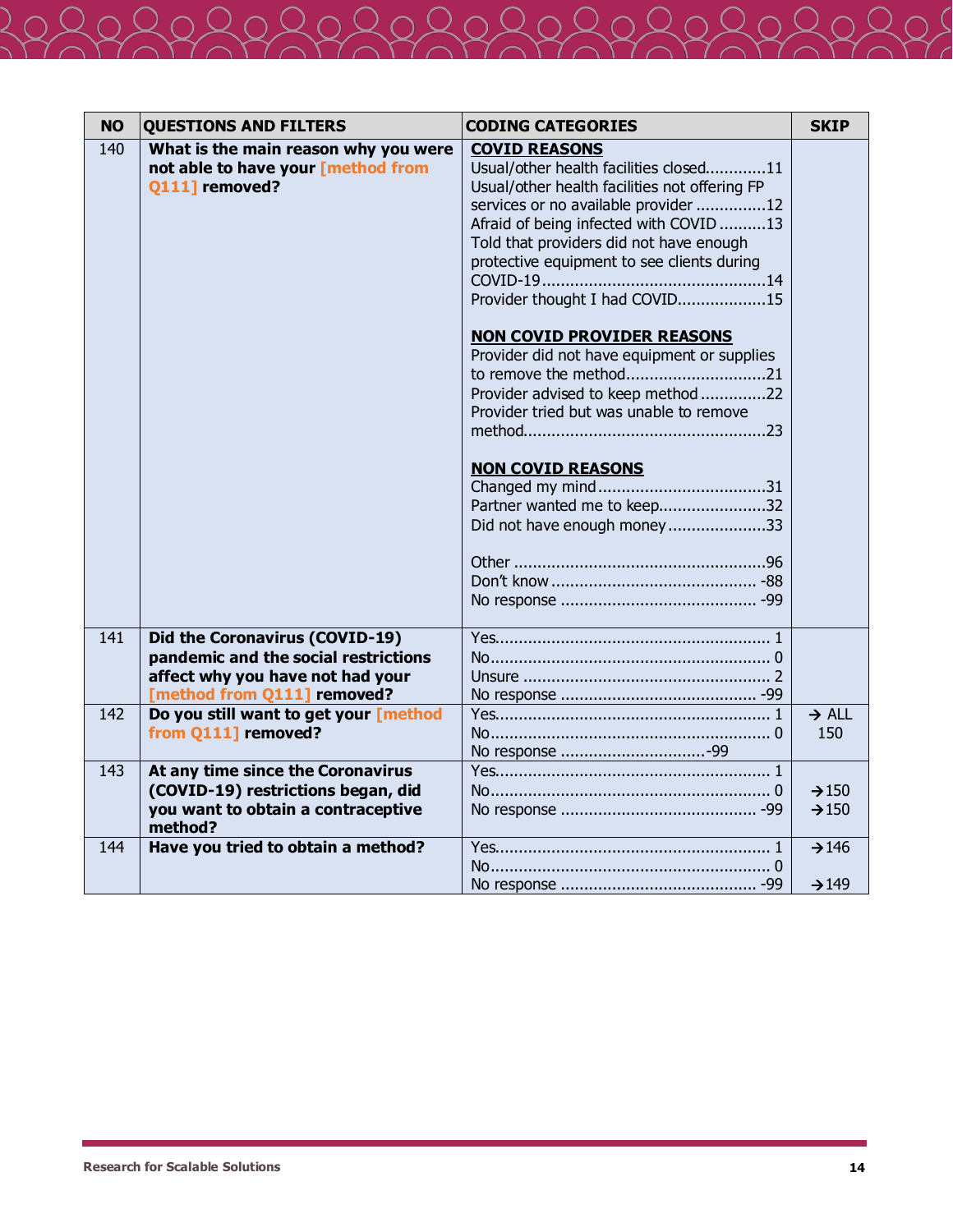| <b>NO</b><br><b>QUESTIONS AND FILTERS</b>                                 | <b>CODING CATEGORIES</b>                                                                                                                                                                                                                                                                                                                                                                                                                                                                                                                                                                                                                           | <b>SKIP</b>              |
|---------------------------------------------------------------------------|----------------------------------------------------------------------------------------------------------------------------------------------------------------------------------------------------------------------------------------------------------------------------------------------------------------------------------------------------------------------------------------------------------------------------------------------------------------------------------------------------------------------------------------------------------------------------------------------------------------------------------------------------|--------------------------|
| 145<br>What is the main reason why you did<br>not try to obtain a method? | <b>COVID REASONS</b><br>Usual/other places to get FP closed11<br>Usual/other places not offering FP services or<br>no available provider 12<br>Afraid of being infected with COVID 13<br>Afraid people would think I had COVID if<br>Not able to go due to COVID government<br>Partner/family prevented me from going due<br>to worries about COVID16<br>Too sick to leave the house 17<br>Looking after sick family member18<br>Too busy to leave the house19<br><b>NON COVID REASONS</b><br>Partner disapproved or did not like 22<br>Lost partner/partner away/infrequent sex23<br>Too old/menopause/infecund 24<br>Did not have enough money25 | All<br>$\rightarrow$ 149 |

 $\overline{2}$  (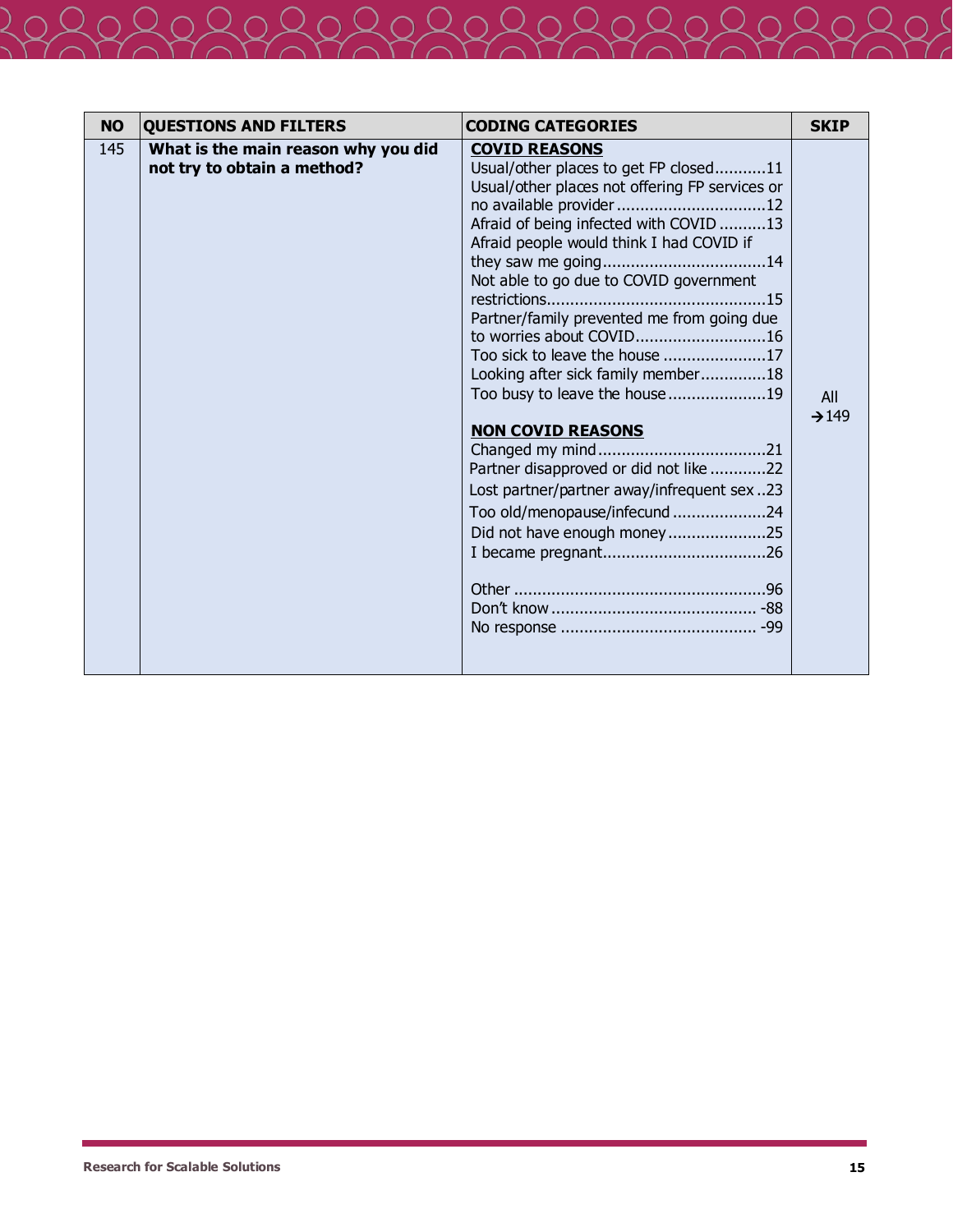| <b>NO</b> | <b>QUESTIONS AND FILTERS</b>         | <b>CODING CATEGORIES</b>                     | <b>SKIP</b> |
|-----------|--------------------------------------|----------------------------------------------|-------------|
| 146       | Where did you go to obtain a method? | Public sector                                |             |
|           |                                      | Govt. Hospital/polyclinic 11                 |             |
|           | Probe to identify the type of source | Govt. Health center  12                      |             |
|           |                                      |                                              |             |
|           |                                      |                                              |             |
|           |                                      |                                              |             |
|           |                                      | Private medical sector                       |             |
|           |                                      |                                              |             |
|           |                                      |                                              |             |
|           |                                      |                                              |             |
|           |                                      | Other source                                 |             |
|           |                                      |                                              |             |
|           |                                      |                                              |             |
|           |                                      | Delivered to my home  40                     |             |
|           |                                      |                                              |             |
|           |                                      |                                              |             |
|           |                                      |                                              |             |
| 147       | What is the main reason why you were | <b>COVID REASONS</b>                         |             |
|           | not able to obtain a method?         | Not offering FP services or no available     |             |
|           |                                      |                                              |             |
|           |                                      | Told that providers did not have enough      |             |
|           |                                      | protective equipment to see clients during   |             |
|           |                                      | Provider thought I had COVID-1913            |             |
|           |                                      | <b>NON COVID PROVIDER REASONS</b>            |             |
|           |                                      | Method not available21                       |             |
|           |                                      | Method requires a prescription22             |             |
|           |                                      | Provider did not have equipment or supplies  |             |
|           |                                      |                                              |             |
|           |                                      | Provider not trained to provide the method I |             |
|           |                                      | Provider recommended a different method 25   |             |
|           |                                      | Not eligible for method26                    |             |
|           |                                      |                                              |             |
|           |                                      | <b>NON COVID REASONS</b>                     |             |
|           |                                      | Did not have enough money32                  |             |
|           |                                      |                                              |             |
|           |                                      |                                              |             |
|           |                                      |                                              |             |
|           |                                      |                                              |             |
|           |                                      |                                              |             |

( -)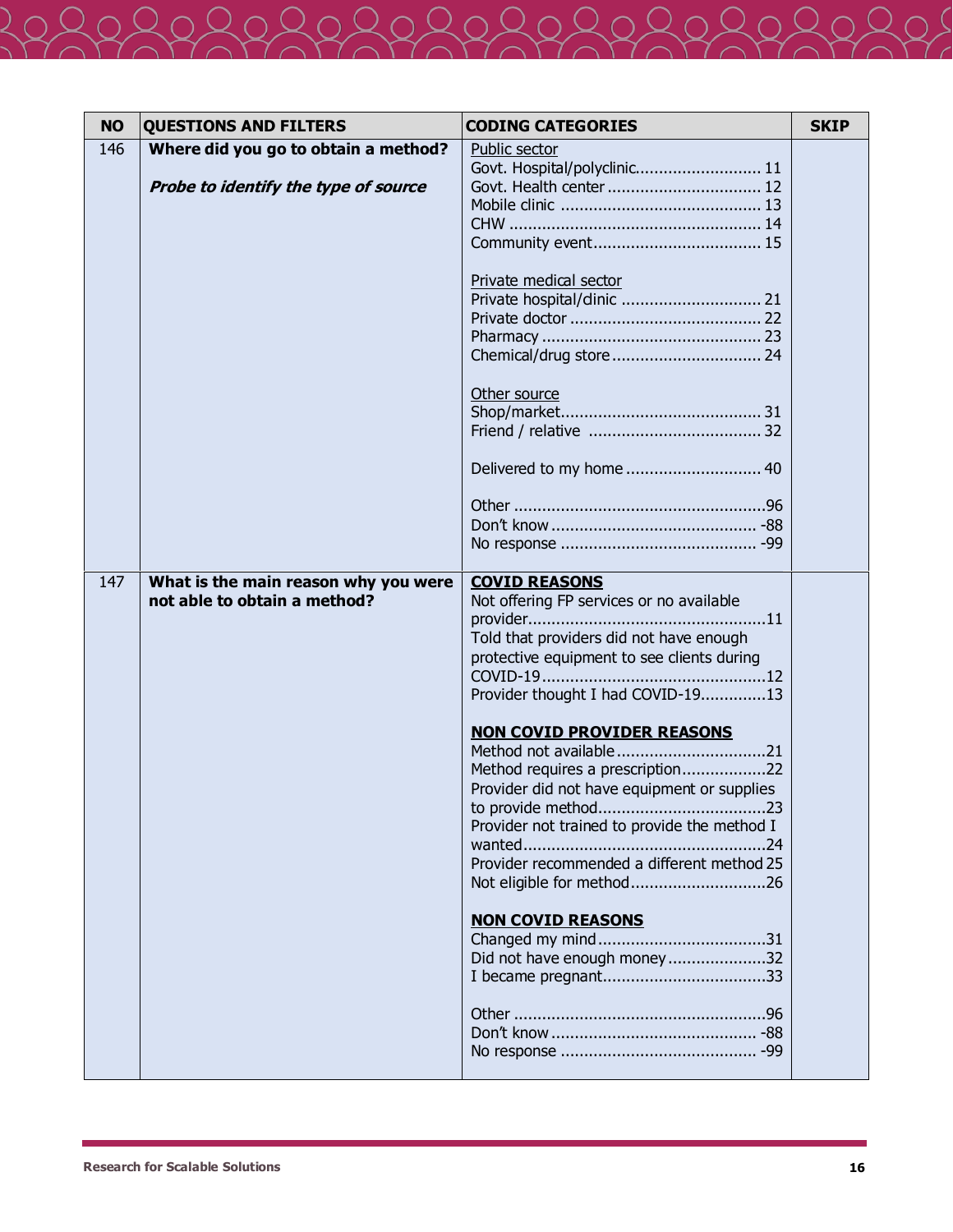| <b>NO</b> | <b>QUESTIONS AND FILTERS</b>                                                                                                                                                                                                                                                                                                                                               | <b>CODING CATEGORIES</b>               | <b>SKIP</b> |
|-----------|----------------------------------------------------------------------------------------------------------------------------------------------------------------------------------------------------------------------------------------------------------------------------------------------------------------------------------------------------------------------------|----------------------------------------|-------------|
| 148       | Did the Coronavirus (COVID-19)<br>pandemic and the social restrictions<br>affect why you have not obtained a<br>method?                                                                                                                                                                                                                                                    |                                        |             |
| 149       | Do you still want to obtain a<br>contraceptive method?                                                                                                                                                                                                                                                                                                                     |                                        |             |
| 150       | We would like to understand what<br>family planning services women like<br>you may be interested in using on<br>their own without seeing a provider or<br>a Community Health Worker in person.<br>For each of the following, how<br>interested would you be to get<br>instructions and materials to use it<br>yourself?<br>Read items, one by one<br>Read response options |                                        |             |
| 150A      | Pregnancy test (Women can purchase a<br>urine test to determine pregnancy from a<br>pharmacy or drug shop or potentially online<br>depending on the country)                                                                                                                                                                                                               | Neither interested nor disinterested 3 |             |
| 150B      | <b>Pregnancy checklist (A series of</b><br>questions to help confirm that you are not<br>pregnant)                                                                                                                                                                                                                                                                         | Neither interested nor disinterested 3 |             |
| 150C      | Lactational amenorrhea method or<br>LAM (Women who have just had a baby<br>and meet three criteria are protected from<br>pregnancy. Women must be exclusively<br>breastfeeding, have not resumed<br>menstruating, and are 6 months or less<br>postpartum)                                                                                                                  | Neither interested nor disinterested 3 |             |
| 150D      | <b>Condoms</b>                                                                                                                                                                                                                                                                                                                                                             | Neither interested nor disinterested 3 |             |

 $\overline{2}$  (